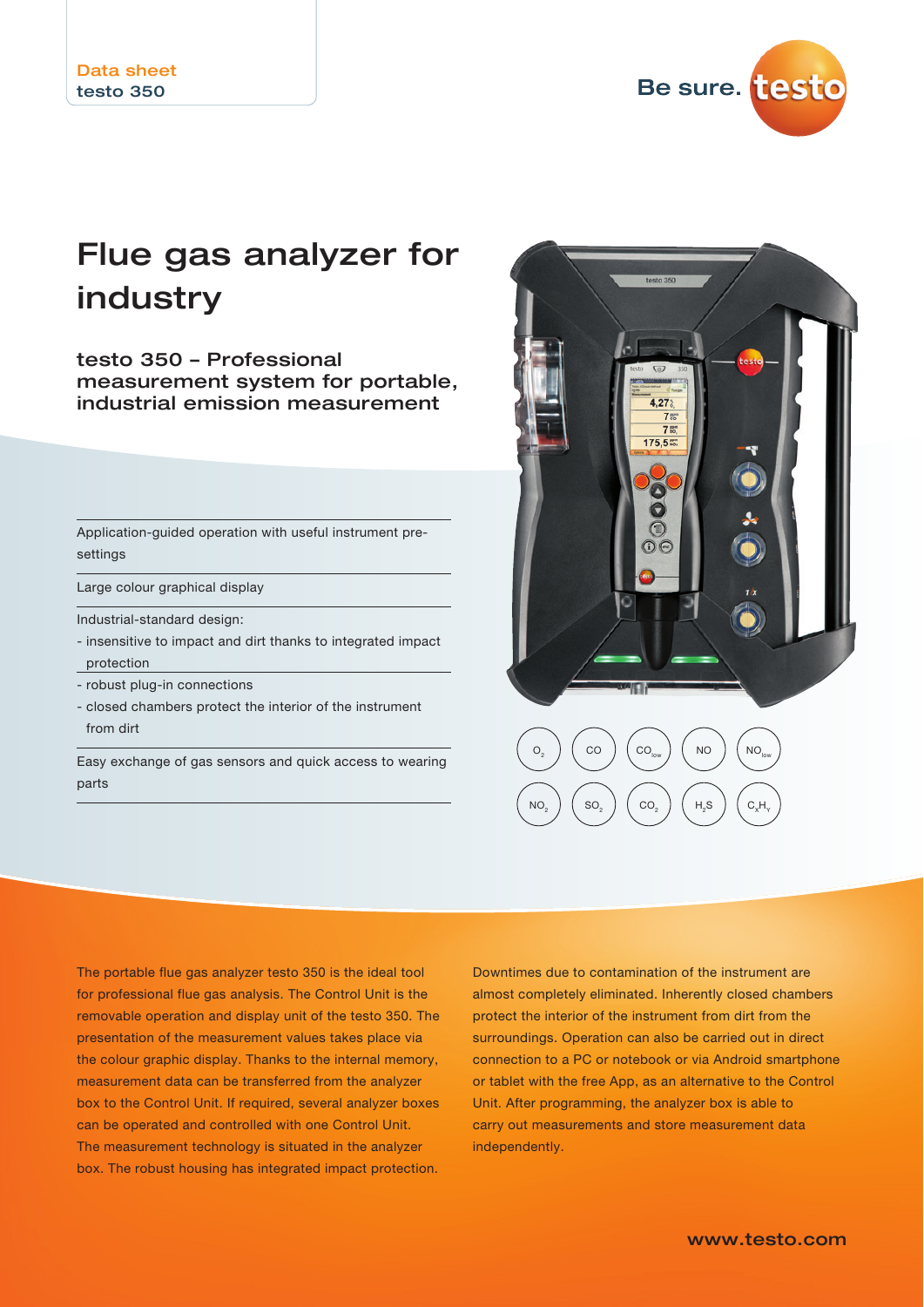

## Ordering data

### testo 350 Control Unit

testo 350 Control Unit, displays measurement values and controls analyzer box, incl. rech. battery, measurement data store, USB interface and connection for Testo databus



Part no. 0632 3511

### testo 350 analyzer box

testo 350 analyzer box, equipped with O2, incl. differential pressure sensor, temperature probe input Type K NiCr-Ni and Type S Pt10Rh-Pt, connection Testo databus, rech. battery, integrated combustion air probe (NTC), trigger input, measurement data store, USB interface, updatable to max. 6 gas sensors selected from CO, CO<sub>low</sub>, NO, NO<sub>low</sub>, NO<sub>2</sub>, SO<sub>2</sub>, CO<sub>2</sub> NDIR, C<sub>x</sub>H<sub>y</sub>, H<sub>2</sub>S, Carrying strap set for analyzer unit and control unit



Part no. 0632 3510

### Accessories testo 350 Control Unit Part no. Mains unit international 100-240 V AC / 6.3 V DC for mains operation or battery charging in instrument 0554 1096 Option BLUETOOTH® wireless transmission

#### The testo 350 analyzer box must be equipped with a second gas sensor, otherwise the instrument cannot function. A maximum of five additional sensors can be fitted.

| Option CO sensor (H <sub>2</sub> -compensated), 0 to 10,000 ppm, resolution 1 ppm                                                                                                                                                                                                                                                    |  |
|--------------------------------------------------------------------------------------------------------------------------------------------------------------------------------------------------------------------------------------------------------------------------------------------------------------------------------------|--|
| Option CO <sub>low</sub> sensor (H <sub>2</sub> -compensated), 0 to 500 ppm, resolution 0.1 ppm                                                                                                                                                                                                                                      |  |
| Option NO sensor, 0 to 4,000 ppm, resolution 1 ppm                                                                                                                                                                                                                                                                                   |  |
| Option NO <sub>low</sub> sensor, 0 to 300 ppm, resolution 0.1 ppm                                                                                                                                                                                                                                                                    |  |
| Option NO <sub>2</sub> sensor, 0 to 500 ppm, resolution 0.1 ppm                                                                                                                                                                                                                                                                      |  |
| Option SO <sub>2</sub> sensor, 0 to 5,000 ppm, resolution 1 ppm                                                                                                                                                                                                                                                                      |  |
| Option CO <sub>2</sub> (NDIR) sensor, 0 to 50 Vol %, resolution 0.01 Vol %, infrared measurement principle, incl. absolute pressure<br>measurement and CO <sub>3</sub> -absoption filter with refill pack. For long-term measurements >15 minutes measurement time,<br>the additional Peltier gas preparation option is recommended. |  |
| Option $C_xH_y$ sensor, methane 100 to 40,000 ppm, propane 100 to 21,000 ppm, butane 100 to 18,000 ppm, resolution 10<br>ppm. Pellistor is adjusted to methane ex-works.                                                                                                                                                             |  |
| Option H <sub>2</sub> S sensor, 0 to 300 ppm, resolution 0.1 ppm                                                                                                                                                                                                                                                                     |  |
| Option BLUETOOTH <sup>®</sup> wireless transmission                                                                                                                                                                                                                                                                                  |  |
| Option Peltier gas preparation incl. peristaltic pump for automatic condensate trap evacuation                                                                                                                                                                                                                                       |  |
| Option fresh air valve for long-term measurement, incl. measuring range extension with dilution factor 5 for all sensors. For long-term<br>measurements >2 hours measurement time, the additional Peltier gas preparation option is recommended.                                                                                     |  |
| Option measuring range extension for single slot with the following selectable dilution factors: 0, 2, 5, 10, 20, 40                                                                                                                                                                                                                 |  |
| Option DC voltage input 11 V to 40 V                                                                                                                                                                                                                                                                                                 |  |
| Option special gas pump for long-term measurements.<br>For long-term measurements > 2 hours measurement time, the additional Peltier gas preparation option is recommended.                                                                                                                                                          |  |
| Option automatic zeroing of pressure sensor for continuous flow velocity/differential pressure measurement                                                                                                                                                                                                                           |  |

| Accessories testo 350 analyzer box                                                                                                                              | Part no.  |  |
|-----------------------------------------------------------------------------------------------------------------------------------------------------------------|-----------|--|
| Exchangeable filter NO sensor (1 off), blocks cross-gas SO.                                                                                                     | 0554 4150 |  |
| Transport case for secure and tidy storage of testo 350 flue gas analyzer, flue gas probe and accessories,<br>dimensions $570 \times 470 \times 210$ mm (LxWxH) | 0516 3510 |  |
| Spare particle filter for testo 350 analyzer box (20 pcs.)                                                                                                      | 0554 3381 |  |
| Cable with battery clips and adapter for connection to DC voltage input testo 350 analyzer box                                                                  | 0554 1337 |  |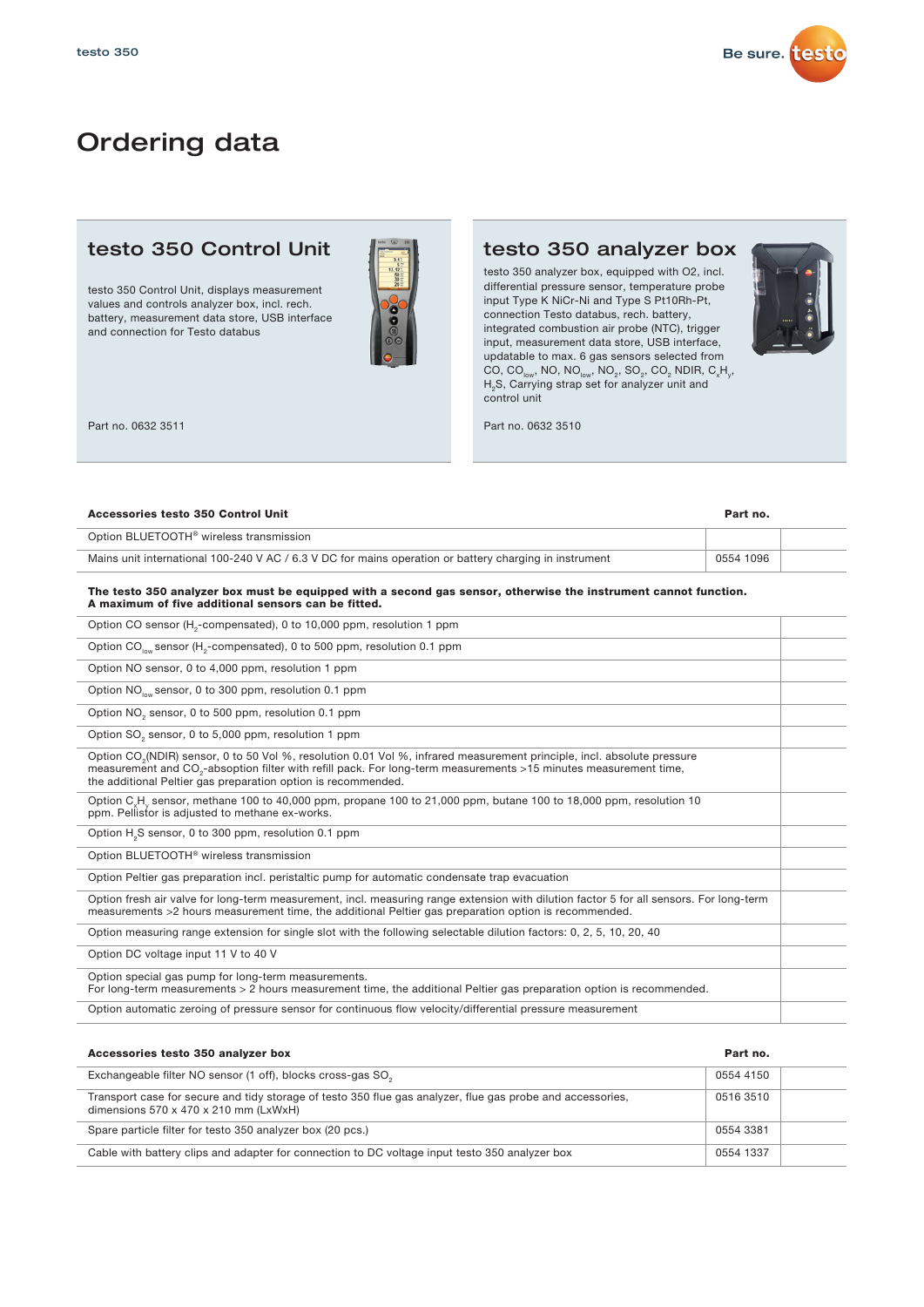

## Ordering data

| <b>PC software and Testo databus</b>                                                                                                                                                                                                                                                                                                                          | Part no.  |  |
|---------------------------------------------------------------------------------------------------------------------------------------------------------------------------------------------------------------------------------------------------------------------------------------------------------------------------------------------------------------|-----------|--|
| Software "easyEmission", incl. USB connection cable instrument-PC<br>Functions: user-defined measurement intervals, transfer of measurement values to Microsof EXCEL in seconds, user-<br>defined fuels, presentation of measurement values as a table or graph, easy configuration of customer-specific reports,<br>etc.                                     | 0554 3334 |  |
| Software "easyEmission" for testo 350 incl. Testo databus controller with USB connection instrument-PC, cable for<br>Testo databus and terminal plug. If several testo 350 flue gas analyzers are connected to the Testo databus, they can<br>then be controlled and read out on a PC (possible measurement interval in databus of 1 measurement per second). | 0554 3336 |  |
| Connection cable for Testo databus between Control Unit and analyzer box or between several analyzer boxes, with<br>bayonet connection, length 2 m.                                                                                                                                                                                                           | 0449 0075 |  |
| Connection cable for Testo databus between Control Unit and analyzer box or between several analyzer boxes, with<br>bayonet fitting, length 5 m                                                                                                                                                                                                               | 0449 0076 |  |
| More cable lengths up to 800 m on request                                                                                                                                                                                                                                                                                                                     |           |  |
| Set Analog output box, 6 channels, 4 to 20 mA, for output of the measurement values on for example an analog<br>recorder, set consists of analog output box, connection cable Testo databus, length 2 m, Testo databus terminal plug                                                                                                                          | 0554 3149 |  |

| <b>Printer and Accessories</b>                                                                   | Part no.  |  |
|--------------------------------------------------------------------------------------------------|-----------|--|
| Testo fast printer IrDA with wireless infrared interface; 1 roll thermal paper; 4 AA batteries   | 0554 0549 |  |
| Testo Bluetooth®/IRDA printer incl. 1 roll of printer paper, rechargeable battery and mains unit | 0554 0620 |  |
| Spare thermal paper for printer, permanent ink                                                   | 0554 0568 |  |

| <b>Calibration Certificates</b>                                                                                   | Part no.  |  |
|-------------------------------------------------------------------------------------------------------------------|-----------|--|
| ISO calibration certificate/flue gas                                                                              | 0520 0003 |  |
| ISO calibration certificate velocity; hot wire, vane anemometer, Pitot tube; calibration points 5; 10; 15; 20 m/s | 0520 0034 |  |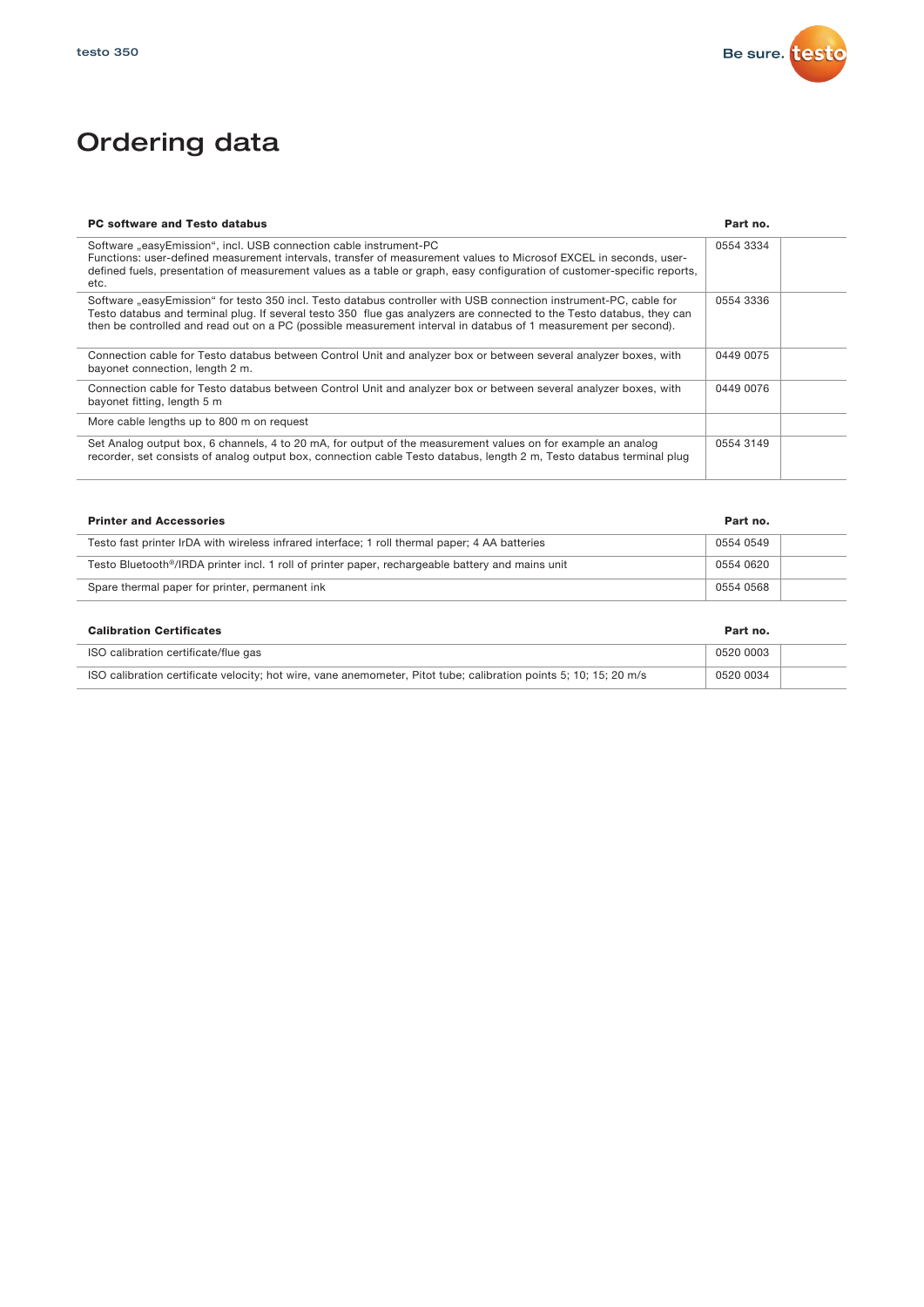

### Gas sampling probes

| Standard gas sampling probes: Modular flue gas probes, available in 2 lengths, incl. probe stop,<br>NiCr-Ni thermocouple, 2.2 m hose and particle filter                                                                                                                                                               | Part no.      |
|------------------------------------------------------------------------------------------------------------------------------------------------------------------------------------------------------------------------------------------------------------------------------------------------------------------------|---------------|
| Modular flue gas probe 335 mm immersion depth, incl. cone, thermocouple NiCr-Ni (TI) Tmax 500 °C<br>and NO <sub>2</sub> /SO <sub>2</sub> special hose 2.2 m                                                                                                                                                            | 0600 9766     |
| Modular flue gas probe 700 mm immersion depth, incl. cone, thermocouple NiCr-Ni (TI) Tmax 500 °C<br>and NO <sub>2</sub> /SO <sub>2</sub> special hose 2.2 m                                                                                                                                                            | 0600 9767     |
| Modular flue gas probe 335 mm immersion depth, incl. cone, thermocouple NiCr-Ni (TI) Tmax 1000 °C<br>and NO <sub>2</sub> /SO <sub>2</sub> special hose 2.2 m                                                                                                                                                           | 0600 8764     |
| Modular flue gas probe, 700 mm immersion depth, incl. cone, thermocouple NiCr-Ni (TI) Tmax 1000 °C<br>and NO <sub>2</sub> /SO <sub>2</sub> special hose 2.2 m                                                                                                                                                          | 0600 8765     |
| Modular flue gas probe with pre-filter Ø 14 mm 335 mm immersion depth, incl. cone, thermocouple NiCr-Ni (TI)<br>Tmax 1000°C and NO <sub>2</sub> /SO <sub>2</sub> special hose 2.2 m                                                                                                                                    | 0600 8766     |
| Modular flue gas probe with pre-filter Ø 14 mm 700 mm immersion depth, incl. cone, thermocouple NiCr-Ni (TI)<br>Tmax 1000°C and NO <sub>2</sub> /SO <sub>2</sub> special hose 2.2 m                                                                                                                                    | 0600 8767     |
| Probe accesories modular gas sampling probes                                                                                                                                                                                                                                                                           | Part no.      |
| Hose extension; 2.8 m; extension cable for probe                                                                                                                                                                                                                                                                       | 0554 1202     |
| Probe shaft with pre-filter $\varnothing$ 14 mm, length selectable up to 2500 mm, incl. cone, $\varnothing$ 8 mm,<br>thermocouple NiCr-Ni (TI) Tmax. 500 °C                                                                                                                                                            | On<br>request |
| Probe shaft with pre-filter Ø 14 mm, length selectable up to 2500 mm, incl. cone, Ø 8 mm,<br>thermocouple NiCr-Ni (TI) Tmax, 1000 °C                                                                                                                                                                                   | On<br>request |
| Spare probe pre-filter (sinter filter) 2 off                                                                                                                                                                                                                                                                           | 0554 3372     |
| Spare dirt filter, modular probe; 10 off                                                                                                                                                                                                                                                                               | 0554 3385     |
| Probe shaft, length 700 mm, incl. cone, Ø 8 mm, Tmax 500 °C                                                                                                                                                                                                                                                            | 0554 9767     |
| Probe shaft, length 335 mm, incl. cone, Ø 8 mm, Tmax 1000 °C                                                                                                                                                                                                                                                           | 0554 8764     |
| Probe shaft, length 700 mm, incl. cone, Ø 8 mm, Tmax. 1000 °C                                                                                                                                                                                                                                                          | 0554 8765     |
| Gas sampling probes for industrial engines                                                                                                                                                                                                                                                                             | Part no.      |
| Flue gas probe for industrial engines, 335 mm immersion depth incl. probe stop and heat protection plate,<br>Tmax. +1,000 °C, special hose for NO <sub>2</sub> -/SO <sub>2</sub> measurements, length 4 m                                                                                                              | 0600 7555     |
| Flue gas probe for industrial engines with probe shaft preliminary filter, 335 mm immersion depth incl. probe stop and<br>heat protection plate, Tmax. +1,000 °C, special hose for NO <sub>2</sub> -/SO <sub>2</sub> measurements, length 4 m                                                                          | 0600 7556     |
| Thermocouple for flue gas temperature measurement, NiCr-Ni, length 400 mm, Tmax +1,000 °C, with 4 m connecting<br>cable and additional heat protection                                                                                                                                                                 | 0600 8898     |
| SO <sub>2</sub> low probes for measurements after flue gas post-treatment systems (e.g. scrubbers)                                                                                                                                                                                                                     | Part no.      |
| SO <sub>2</sub> low set unheated, consisting of: SO <sub>2</sub> low sensor, measuring range 0 to 200 ppm, resolution 0.1 ppm, special<br>SO <sub>2</sub> low gas sampling probe, probe shaft length 735 mm, Tmax. probe shaft 220 °C, hose length 2.35 m, Ø probe<br>shaft 8 mm, incl. cone, thermocouple NiCr-N (TI) | 0563 1251     |
| Spare thermocouple                                                                                                                                                                                                                                                                                                     | 0430 0053     |
| Spare SO <sub>2</sub> sensor                                                                                                                                                                                                                                                                                           | 0393 0251     |
| SO <sub>2</sub> low set heated, consisting of: SO <sub>2</sub> low sensor, measuring range 0 to 200 ppm, resolution 0.1 ppm, industrial probe set<br>heated 0600 7630, heated probe shaft, heated gas sampling hose, thermocouple NiCr-Ni (TI)                                                                         | 0563 2251     |
| Spare SO <sub>2</sub> sensor                                                                                                                                                                                                                                                                                           | 0393 0251     |
| <b>Temperature probes</b>                                                                                                                                                                                                                                                                                              | Part no.      |
| Combustion air temperature probe, immersion depth 60 mm                                                                                                                                                                                                                                                                | 0600 9797     |
| <b>Pitot tubes</b>                                                                                                                                                                                                                                                                                                     | Part no.      |
| Pitot tube, 350 mm long, stainless steel, measures flow velocity                                                                                                                                                                                                                                                       | 0635 2145     |
| Pitot tube, 1000 mm long, stainless steel, measures flow velocity                                                                                                                                                                                                                                                      | 0635 2345     |
| Connection hose; silicone; length 5 m; max. load 700 hPa (mbar)                                                                                                                                                                                                                                                        | 0554 0440     |
| Pitot tube, stainless steel, 750 mm long, measures flow velocity with temperature,<br>3x hoses (5 m long) and heat shield                                                                                                                                                                                              | 0635 2042     |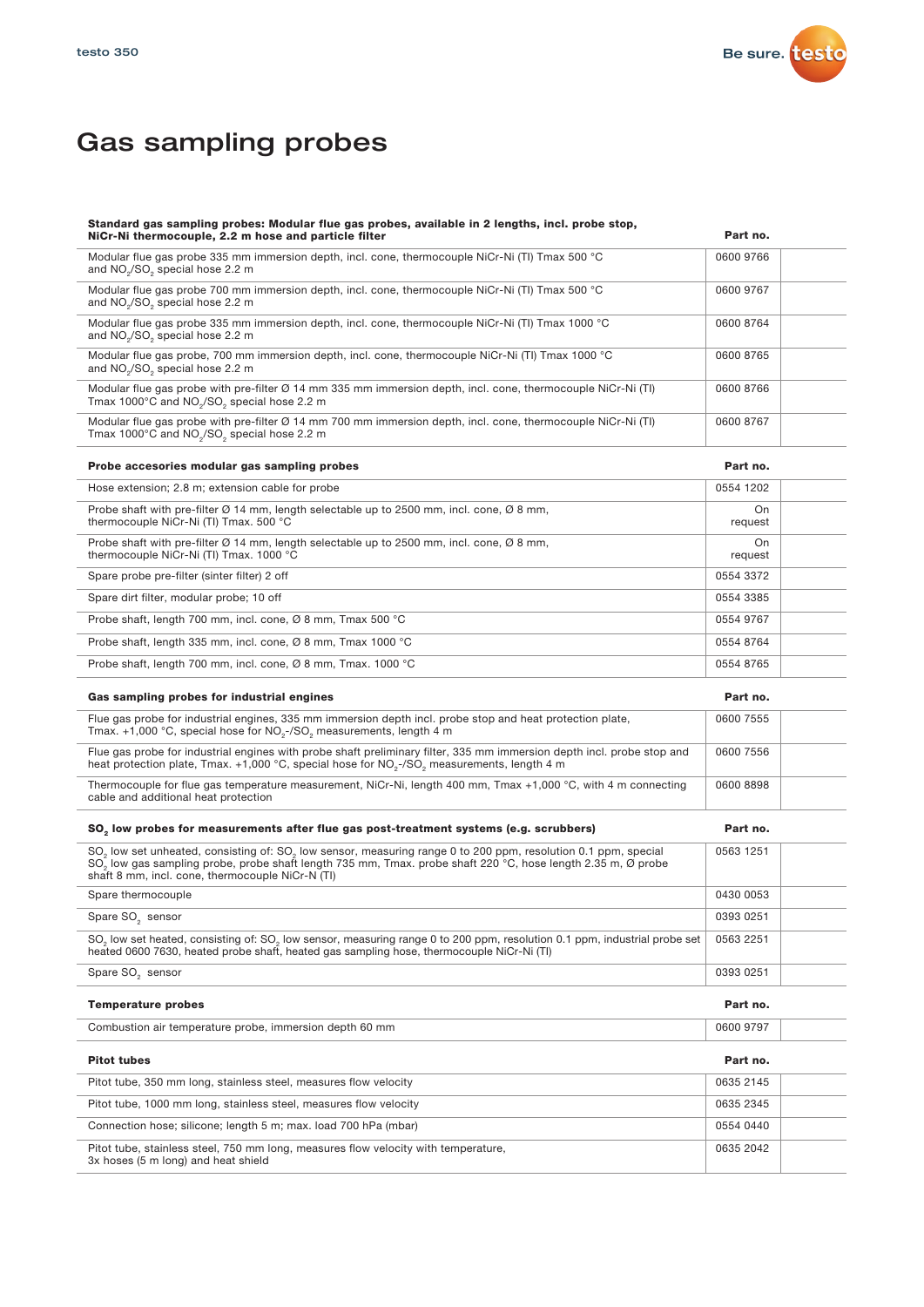

### Gas sampling probes

| <b>Industrial probes</b>                                                                                                                                                                                                                                                                 | <b>Details</b>                                                                                                                                                                                                                                                                                                                                                                               | Part no.   |
|------------------------------------------------------------------------------------------------------------------------------------------------------------------------------------------------------------------------------------------------------------------------------------------|----------------------------------------------------------------------------------------------------------------------------------------------------------------------------------------------------------------------------------------------------------------------------------------------------------------------------------------------------------------------------------------------|------------|
| Industrial probe set 1200 °C<br>consisting of:<br>- unheated handle<br>- unheated probe shaft up to 1200 °C flue gas temperature<br>- unheated gas sampling hose incl. inline filter, length 4 m<br>- thermocouple Type K, length 1.2 m                                                  | Probe shaft: $T_{max}$ +1200 °C<br>Length 1.0 m, $\varnothing$ 12 mm<br>Material 2.4856 alloy 625<br>Handle: $T_{max}$ +600 °C<br>Material: 1.4404 stainless steel<br>Gas sampling hose: 2-chamber hose with PTFE<br>inner core; length 4.0 m<br>TC: Type K,<br>Length 1.2 m, $\varnothing$ 2 mm<br>Tmax. +1200 °C                                                                           | 0600 7610  |
| The set can optionally come with an extension tube and probe<br>preliminary filter.                                                                                                                                                                                                      |                                                                                                                                                                                                                                                                                                                                                                                              |            |
| Industrial probe set 1800 °C<br>consisting of:<br>- unheated handle<br>- unheated probe shaft up to 1800 °C flue gas temperature<br>- unheated gas sampling hose incl. inline filter, length 4 m                                                                                         | Probe shaft: $T_{max}$ +1800 °C<br>Material Al2O3 > 99.7%<br>Length 1.0 m, $\varnothing$ 12 mm<br>Gas sampling hose: 2-chamber hose with PTFE<br>inner core; length 4.0 m<br>Handle: $T_{max}$ +600 °C<br>Material: 1.4404 stainless steel                                                                                                                                                   | 0600 7620  |
| For temperature measurements $> +1370$ °C, we recommend a<br>thermocouple Type S.                                                                                                                                                                                                        |                                                                                                                                                                                                                                                                                                                                                                                              |            |
| Heated industrial probe set<br>consisting of:<br>- heated probe shaft up to 600 °C flue gas temperature<br>- heated gas sampling hose, length 4 m<br>- thermocouple Type K, length 1.2 m                                                                                                 | Probe shaft: temperature-proof up to +600 °C<br>Voltage supply 230 V / 50 Hz<br>Length 1.0 m, Ø 25 mm<br>Heating temperature range +200 °C<br>Material stainless steel 1.4571<br>Gas sampling hose: corrugated hose with PTFE<br>inner core<br>Length 4.0 m; outside diameter 34 mm<br>Heating temperature range $> +120$ °C<br>TC: Type K<br>Length $1.2$ m, $Ø$ 2 mm<br>$T_{max}$ +1200 °C | 0600 7630  |
| The set can optionally come with an extension tube and probe<br>preliminary filter.                                                                                                                                                                                                      |                                                                                                                                                                                                                                                                                                                                                                                              |            |
| Extension tube 1200 °C for extending the industrial probe set<br>1200 °C (0600 7610) and heated industrial probe set (0600 7630)<br>The extension tube can be screwed directly onto the unheated<br>probe shaft up to $+1200$ °C and the heated probe shaft up to<br>+600 $^{\circ}$ C.* | Probe shaft: $T_{max.}$ +1200 °C<br>Length 1.0 m, Ø 12 mm<br>Material 2.4856 alloy 625                                                                                                                                                                                                                                                                                                       | 0600 7617  |
| Thermocouple Type K, length 2.2 m                                                                                                                                                                                                                                                        | Type K<br>Length $2.2$ m, $Ø$ $2$ mm<br>$T_{\text{max}}$ +1200 °C                                                                                                                                                                                                                                                                                                                            | 0600 7615  |
| Industrial probe preliminary filter for dust-laden flue gas<br>The probe preliminary filter can be screwed directly onto the<br>unheated probe shaft up to $+1200$ °C and the heated probe shaft<br>up to +600 °C.*                                                                      | Material porous silicon carbide<br>$T_{max}$ +1,000 °C,<br>Length 110 mm, Ø 30 mm<br>Filtration grade 10 µm                                                                                                                                                                                                                                                                                  | 0600 7616  |
| Heated gas sampling hose                                                                                                                                                                                                                                                                 | Corrugated hose with PTFE inner core<br>Length 4.0 m; outside diameter 34 mm<br>Heating temperature range $> +120$ °C                                                                                                                                                                                                                                                                        | on request |
| Transport case for probes<br>Suitable for all probes with a total length > 335 mm.                                                                                                                                                                                                       |                                                                                                                                                                                                                                                                                                                                                                                              | 0516 7600  |
| Extension cable, 5 m long, between plug-in head cable and<br>instrument                                                                                                                                                                                                                  |                                                                                                                                                                                                                                                                                                                                                                                              | 0409 0063  |
| Spare dirt filter (10 off)                                                                                                                                                                                                                                                               |                                                                                                                                                                                                                                                                                                                                                                                              | 0554 3371  |

\*For ease of tightening and releasing, we recommend the use of ceramic paste on the thread. This is available from retailers.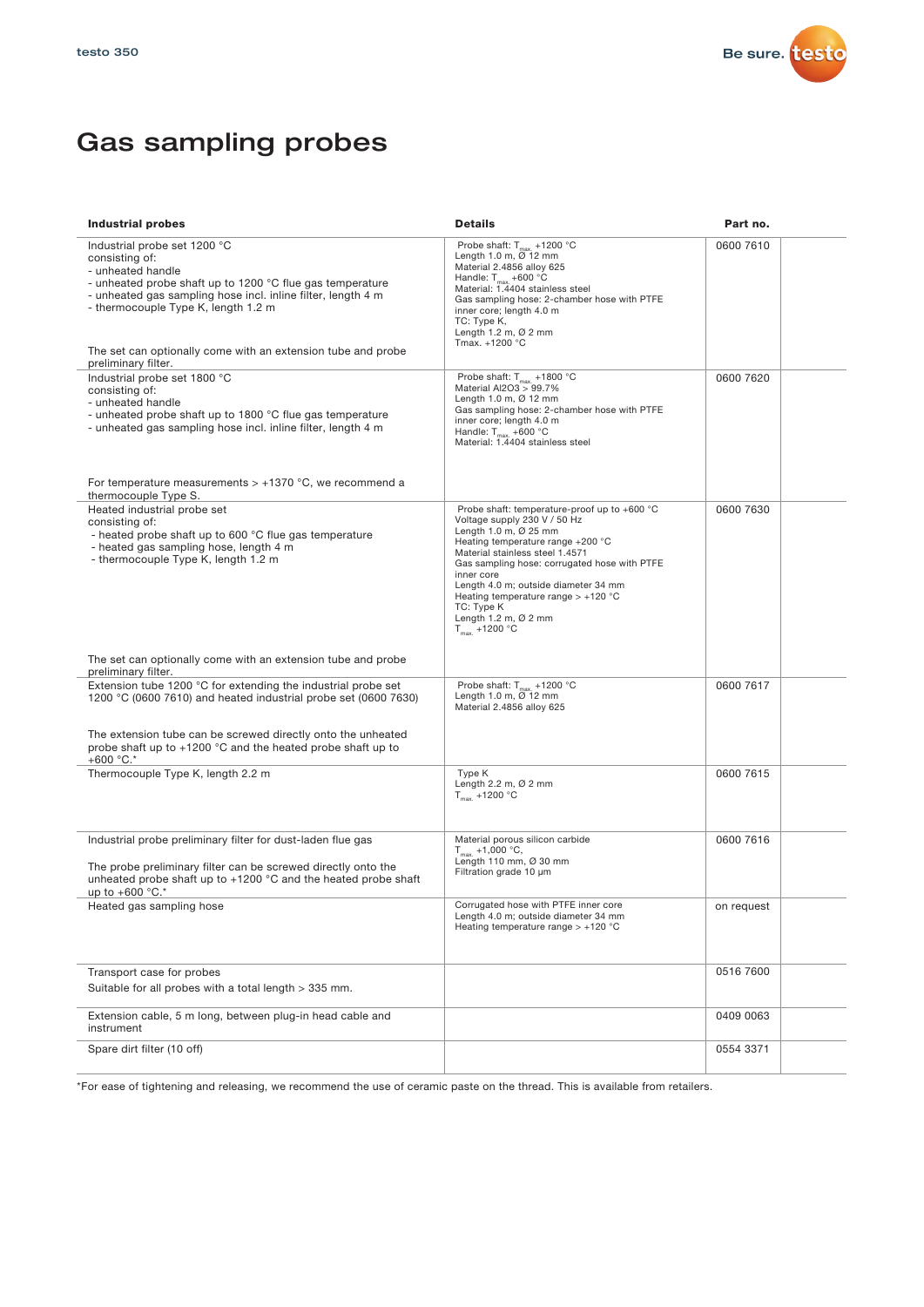

### Technical data

#### testo 350 Control Unit

|                       | testo 350<br><b>Control Unit</b>  | Analog output box<br>(mA Out) |
|-----------------------|-----------------------------------|-------------------------------|
| Operating temperature | $-5$ to $+45$ °C                  | $-5$ to $+45$ °C              |
| Storage temperature   | $-20$ to $+50$ °C                 | $-20$ to $+50$ °C             |
| Battery type          | Lithium battery                   |                               |
| <b>Battery life</b>   | 5 h (without wireless connection) | $\overline{\phantom{0}}$      |
| Memory                | 2 MB (250,000 meas. values)       |                               |
| Weight                | 440 g                             | 305 <sub>q</sub>              |
| <b>Dimensions</b>     | 88 x 38 x 220 mm                  | 200 x 89 x 37 mm              |
| Protection class      | <b>IP40</b>                       |                               |

#### Country permits BLUETOOTH® wireless transmission for testo 350

The BLUETOOTH® radio module used by Testo is permitted for the following countries and may only be used in those countries, i.e. the BLUETOOTH® wireless transmission may not be used in any other country!

Europe including all EU member states<br>Austria, Belgium, Bulgaria, Cyprus, Czech Republic,<br>Denmark, Estonia, Finland, France, Germany, Great<br>Britain, Greece, Hungary, Ireland, Italy, Latvia, Lithuania,<br>Luxembourg, Malta, Ne

European countries (EFTA) Iceland, Liechtenstein, Norway, Switzerland

**Non-European countries**<br>Canada, USA, Japan, Ukraine, Australia, Columbia, El<br>Salvador, Mexico, Venezuela, Ecuador, New Zealand,<br>Bolivia, Dominican Republic, Peru, Chile, Cuba, Costa Rica, Nicaragua, Korea, Belarus.

#### Technical data testo 350 analyzer box

|                                                         | <b>Measuring range</b>            | <b>Accuracy</b><br>$±1$ digit                                                                                                                                                                                                                  | <b>Resolution</b>                                                                                       | Reaction time $t_{gc}$ |
|---------------------------------------------------------|-----------------------------------|------------------------------------------------------------------------------------------------------------------------------------------------------------------------------------------------------------------------------------------------|---------------------------------------------------------------------------------------------------------|------------------------|
| O <sub>2</sub> measurement                              | 0 to +25 Vol. % $O_2$             | $\pm 0.8\%$ of fsv (0 to +25 Vol. % O <sub>2</sub> )                                                                                                                                                                                           | $0.01$ Vol. % $O2$<br>(0 to +25 Vol. % O <sub>o</sub> )                                                 | 20 s $(t_{0.5})$       |
| <b>CO</b> measurement<br>(H, compensated)*              | 0 to $+10.000$ ppm CO             | $\pm 5\%$ of m.v. (+200 to +2.000 ppm CO)<br>$\pm 10\%$ of m.v. (+2.001 to +10.000 ppm CO)<br>$\pm 10$ ppm CO (0 to $+199$ ppm CO)                                                                                                             | 1 ppm CO<br>$(0 to +10.000 ppm CO)$                                                                     | 40s                    |
| $CO_{low}$ measurement<br>(H <sub>2</sub> compensated)* | 0 to 500 ppm CO                   | $\pm 5\%$ of m.v. (+40 to +500 ppm CO)<br>$\pm 2\%$ ppm CO (0 to $+39.9$ ppm CO)                                                                                                                                                               | $0.1$ ppm $CO$<br>$(0 to +500 ppm CO)$                                                                  | 40 s                   |
| NO measurement                                          | 0 to $+4.000$ ppm NO              | $\pm 5\%$ of m.v. (+100 to +1.999 ppm NO)<br>$\pm 10\%$ of m.v. (+2.000 to +4.000 ppm NO)<br>$\pm 5$ ppm NO (0 to $+99$ ppm NO)                                                                                                                | $±1$ ppm NO<br>$(0 to +4.000 ppm NO)$                                                                   |                        |
| $NO_{low}$ measurement                                  | 0 to $+300$ ppm NO                | $\pm 5\%$ of m.v. (+40 to +300 ppm NO)<br>$\pm 2$ ppm NO (0 to $+39.9$ ppm NO)                                                                                                                                                                 | $\pm 0.1$ ppm NO<br>$(0 to +300$ ppm NO)                                                                | 30 <sub>s</sub>        |
| NO <sub>2</sub> measurement                             | 0 to +500 ppm $NO2$               | $\pm 5\%$ of m.v. (+100 to +500 ppm NO <sub>2</sub> )<br>$\pm 5$ ppm NO <sub>2</sub> (0 to +99,9 ppm NO <sub>2</sub> )                                                                                                                         | $\pm 0.1$ ppm NO <sub>2</sub><br>$(0 to +500$ ppm NO <sub>2</sub> )                                     | 40 s                   |
| <b>SO</b> <sub>c</sub> measurement                      | 0 to $+5.000$ ppm SO <sub>2</sub> | $\pm 5\%$ of m.v. (+100 to +2.000 ppm SO <sub>3</sub> )<br>$±1$ ppm SO <sub>2</sub><br>$\pm 10\%$ of m.v. (+2.001 to +5.000 ppm SO <sub>3</sub> )<br>$(0 to +5.000$ ppm $SO2$ )<br>$\pm 5$ ppm SO <sub>2</sub> (0 to +99 ppm SO <sub>2</sub> ) |                                                                                                         | 30 <sub>s</sub>        |
| CO <sub>2</sub> measurement<br>(IR)                     | 0 to +50 Vol. % CO <sub>2</sub>   | $±0.3$ Vol. % CO.<br>+ 1% of m.v. (0 to 25 Vol. % CO <sub>2</sub> )<br>$\pm 0.5$ Vol. % CO.<br>+ 1.5% of m.v. (>25 to 50 Vol. % CO.)                                                                                                           | 0.01 Vol. % CO.<br>(0 to 25 Vol. % CO <sub>2</sub> )<br>0.1 Vol. % CO.<br>(>25 Vol. % CO <sub>2</sub> ) | 10 <sub>s</sub>        |
| H <sub>2</sub> S measurement                            | 0 to $+300$ ppm $H_{\circ}S$      | $\pm 5\%$ of m.v. (+40 to +300 ppm)<br>$\pm 2$ ppm (0 to $+39.9$ ppm)                                                                                                                                                                          | $0.1$ ppm (0 to $+300$ ppm)                                                                             | 35 <sub>s</sub>        |

 $*$  H<sub>2</sub> only as an indicator

|                                                               | Single dilution with selectable dilution factor<br>(x2, x5, x10, x20, x40)            |                                      | Dilution of all sensors (factor 5)<br>When dilution of all sensors is activated, the measurement values of $O2$ ,<br>CO <sub>2</sub> -(IR) and C <sub>y</sub> H <sub>y</sub> are not shown in the display. |                        |                                         |                   |
|---------------------------------------------------------------|---------------------------------------------------------------------------------------|--------------------------------------|------------------------------------------------------------------------------------------------------------------------------------------------------------------------------------------------------------|------------------------|-----------------------------------------|-------------------|
|                                                               | <b>Measuring range</b>                                                                | Accuracy<br>$±1$ digit               | <b>Resolution</b>                                                                                                                                                                                          | <b>Measuring range</b> | Accuracy<br>$±1$ digit                  | <b>Resolution</b> |
| <b>CO</b> measurement<br>(H <sub>c</sub> compensated)         | depending on<br>selected factor                                                       |                                      | 1 ppm                                                                                                                                                                                                      | 2.500 to 50.000 ppm    |                                         | 1 ppm             |
| $CO_{\text{low}}$ measurement<br>(H <sub>c</sub> compensated) |                                                                                       |                                      | $0.1$ ppm                                                                                                                                                                                                  | 500 to 2.500 ppm       |                                         | $0.1$ ppm         |
| NO measurement                                                | depending on                                                                          | $±2\%$ of m.v.<br>(additional error) | 1 ppm                                                                                                                                                                                                      | 1.500 to 20.000 ppm    | $±5%$ of m.v.<br>(additional error)     | 1 ppm             |
| $NO_{low}$ measurement                                        | selected dil. factor                                                                  |                                      | $0.1$ ppm                                                                                                                                                                                                  | 300 to 1.500 ppm       |                                         | $0.1$ ppm         |
| <b>SO, measurement</b>                                        |                                                                                       |                                      | 1 ppm                                                                                                                                                                                                      | 500 to 25,000 ppm      | Press. range -100<br>to 0 mbar at probe | 1 ppm             |
| $C_yH_y$ measurement                                          | Methane: 100 to 40,000 ppm<br>Propane: 100 to 21,000 ppm<br>Butane: 100 to 18,000 ppm |                                      | $10$ ppm                                                                                                                                                                                                   |                        | tip                                     |                   |
| NO <sub>2</sub> measurement                                   |                                                                                       |                                      |                                                                                                                                                                                                            | 500 to 2.500 ppm       |                                         | $0.1$ ppm         |
| H <sub>2</sub> S measurement                                  |                                                                                       |                                      |                                                                                                                                                                                                            | 200 to 1.500 ppm       |                                         | $0.1$ ppm         |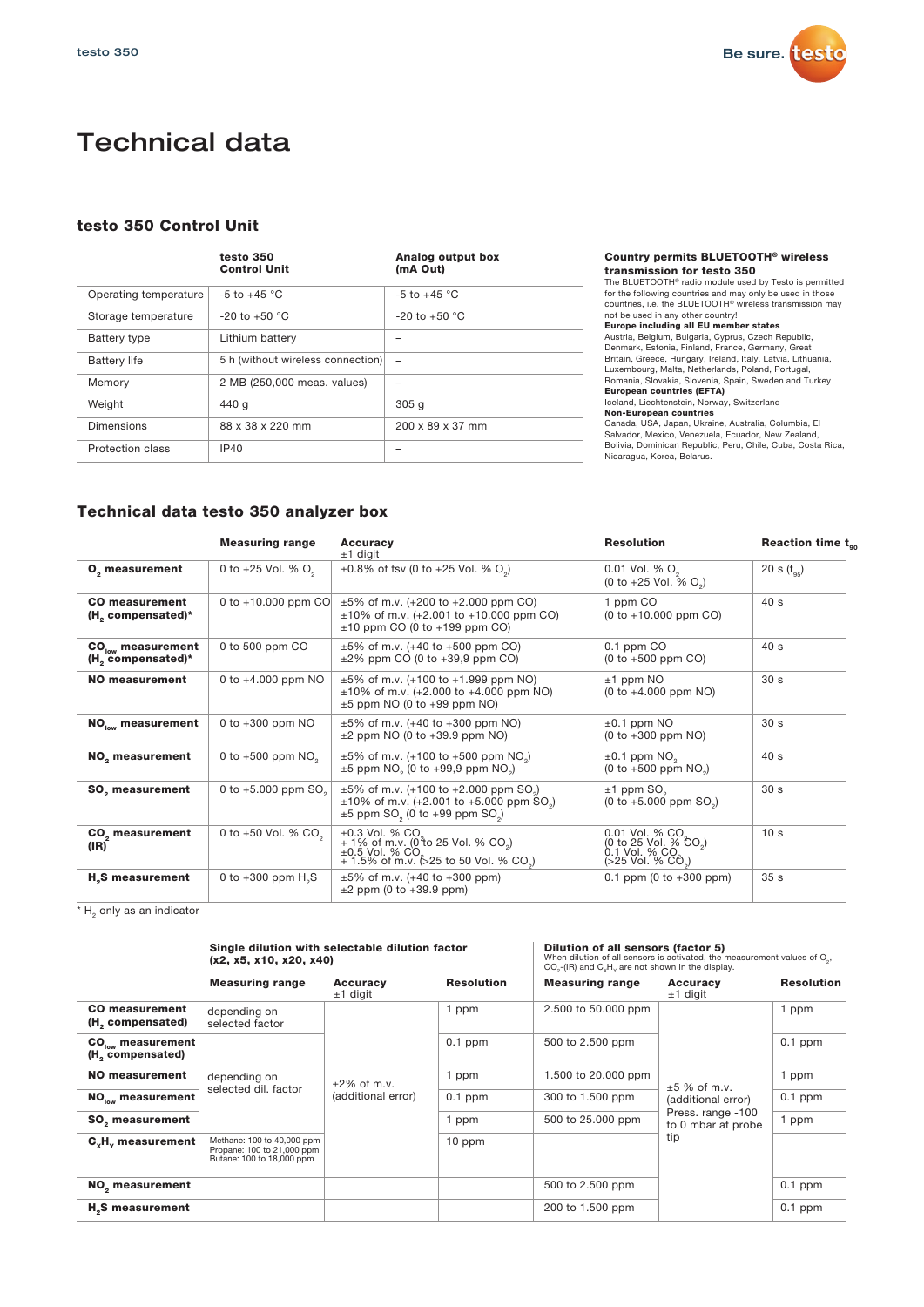

# Technical data

#### Technical data testo 350 analyzer box

|                                                                    | <b>Measuring range</b>                                                                                                  | <b>Accuracy</b><br>$±1$ digit                                                                                        | <b>Resolution</b>                            | Reaction time $t_{gc}$ |
|--------------------------------------------------------------------|-------------------------------------------------------------------------------------------------------------------------|----------------------------------------------------------------------------------------------------------------------|----------------------------------------------|------------------------|
| Degree of effectivity                                              | 0 to $+120%$                                                                                                            |                                                                                                                      | $0.1\%$ (0 to +120 %)                        |                        |
| Flue gas loss                                                      | 0 to $+99.9$ % gA                                                                                                       |                                                                                                                      | 0.1 % gA (-20 to +99.9 % gA)                 |                        |
| CO <sub>2</sub> calculation                                        | calculated from $O2 \pm 0.2$ Vol.%<br>0.01 Vol. % CO <sub>2</sub><br>0 to $CO_{2\text{ max}}$ Vol.<br>% CO <sub>2</sub> |                                                                                                                      | 40 <sub>s</sub>                              |                        |
| <b>Differential</b><br>pressure 1                                  | $-40$ to $+40$ hPa                                                                                                      | $\pm 1.5\%$ of m.v. (-40 to -3 hPa)<br>$\pm 1.5\%$ of m.v. (+3 to +40 hPa)<br>$\pm 0.03$ hPa (-2.99 to +2.99 hPa)    | 0.01 hPa $(-40 \text{ to } +40 \text{ hPa})$ |                        |
| <b>Differential</b><br>pressure 2                                  | $-200$ to $+200$ hPa                                                                                                    | $\pm 1.5\%$ of m.v. (-200 to -50 hPa)<br>$\pm 1.5\%$ of m.v. (+50 to +200 hPa)<br>$\pm 0.5$ hPa (-49.9 to +49.9 hPa) | 0.1 hPa (-200 to +200 hPa)                   |                        |
| <b>Flow velocity</b>                                               | 0 to $+40$ m/s                                                                                                          |                                                                                                                      | $0.1$ m/s (0 to $+40$ m/s)                   |                        |
| <b>Absolute pressure</b><br>(opt. when equipped<br>with IR sensor) | $-600$ to $+1.150$ hPa                                                                                                  | $±10$ hPa                                                                                                            | 1 <sub>hPa</sub>                             |                        |
| Flue gas dewpoint<br>calculation                                   | 0 to 99.9 °C td                                                                                                         |                                                                                                                      | 0.1 °C td (0 to 99.9 °C td)                  |                        |
| <b>Type K (NiCr-Ni)</b>                                            | $-200$ to $+1.370$ °C                                                                                                   | $\pm 0.4$ °C (-100 to +200 °C)<br>$\pm$ 1 °C (-200 to -100.1 °C)<br>$\pm$ 1 °C (+200.1 to +1370 °C)                  | 0.1 °C (-200 to +1.370 °C)                   |                        |
| Type S (Pt10Rh-Pt)                                                 |                                                                                                                         | $±1 °C$ (0 to +1.760 °C)                                                                                             | 0.1 °C (0 to +1.760 °C)                      |                        |
| <b>Ambient temperature</b><br>probe (NTC)                          | $-20$ to $+50$ °C                                                                                                       | $\pm 0.2$ °C (-10 to +50 °C)                                                                                         | 0.1 °C (-20 to +50 °C)                       |                        |

#### Technical data CxHy sensor

| Meas. parameter | Measuring range <sup>1</sup> | <b>Accuracy</b><br>$±1$ digit                                          | <b>Resolution</b> | Min. O <sub>2</sub> requirement<br>in flue gas | <b>Reaction time</b><br>-90        | <b>Response</b><br>factor <sup>2</sup> |     |  |
|-----------------|------------------------------|------------------------------------------------------------------------|-------------------|------------------------------------------------|------------------------------------|----------------------------------------|-----|--|
| <b>Methane</b>  | 100 to 40,000 ppm            | $< 400$ ppm (100<br>to 4.000 ppm)<br>$<$ 10% of m.v.<br>$(>4.000$ ppm) |                   |                                                |                                    | $2\% + (2 \times m.v.$<br>methane)     |     |  |
| <b>Propane</b>  | 100 to 21,000 ppm            |                                                                        |                   | $10$ ppm                                       | $2\% + (5 \times m.v.$<br>propane) | $< 40$ s                               | 1.5 |  |
| <b>Butane</b>   | 100 to 18.000 ppm            |                                                                        |                   | $2\% + (6.5 \times m.v.$<br>butane)            |                                    | 2                                      |     |  |

<sup>1</sup> Lower explosion limit (LEL)must be adhered to.

<sup>2</sup> The HC sensor is adjusted to methane ex-works. It can be adjusted to a different gas (propane or butane) by the user.

#### General technical data

| Dimensions             | 330 x 128 x 438 mm                                          | Trigger input          |
|------------------------|-------------------------------------------------------------|------------------------|
| Weight                 | 4800 g                                                      |                        |
| Storage temperature    | $-20$ to $+50$ °C                                           | Guarantee              |
| Operating temperature  | $-5$ to $+45$ °C                                            | Measuring in           |
| Housing material       | <b>ABS</b>                                                  | Gas sensors            |
| Memory                 | 250,000 readings                                            |                        |
| Power supply           | AC mains unit 100V to 240V (50 to 60 Hz)                    | Pumps<br>Solenoid valv |
| DC voltage input       | 11 V to 40 V                                                | Thermocoup             |
| Max. dust load         | 20 $q/m3$ dust in flue gas                                  | Rechargeabl<br>Probes  |
| Dewpoint calculation   | 0 to 99 $\degree$ Ctd                                       | Guarantee co           |
| Max. positive pressure | $max.+50$ mbar                                              | Protection cl          |
| Max. negative pressure | min. -300 mbar                                              | <b>Battery life</b>    |
| Pump through-flow      | 1 I/min. with through-flow monitoring                       |                        |
|                        | Hose length 16.2 m (corresponds to 5 probe hose extensions) |                        |
| Max. humidity load     | +70 °C dewpoint temperature                                 |                        |

| Trigger input          | Voltage 5 to 12 Volt<br>(rising or trailing edge) pulse width $> 1$ sec<br>load: 5 V/max, 5 mA, 12 V/max. 40 mA |
|------------------------|-----------------------------------------------------------------------------------------------------------------|
| Guarantee              |                                                                                                                 |
| Measuring instrument   | 2 years                                                                                                         |
| Gas sensors            | CO, NO, NO <sub>2</sub> , SO <sub>2</sub> , H <sub>2</sub> S, C <sub>x</sub> H <sub>v</sub> : 1 year            |
|                        | O <sub>2</sub> sensor: 1.5 years                                                                                |
|                        | CO <sub>2</sub> -IR sensors: 2 years                                                                            |
| Pumps                  | $0.5$ years                                                                                                     |
| Solenoid valves        | 0.5 years                                                                                                       |
| Thermocouples          | 1 year                                                                                                          |
| Rechargeable batteries | 1 year                                                                                                          |
| Probes                 | 2 years                                                                                                         |
| Guarantee conditions   | https://www.testo.com/quarantee                                                                                 |
| Protection class       | <b>IP40</b>                                                                                                     |
| <b>Battery life</b>    | Maximum load approx. 2.5 h                                                                                      |